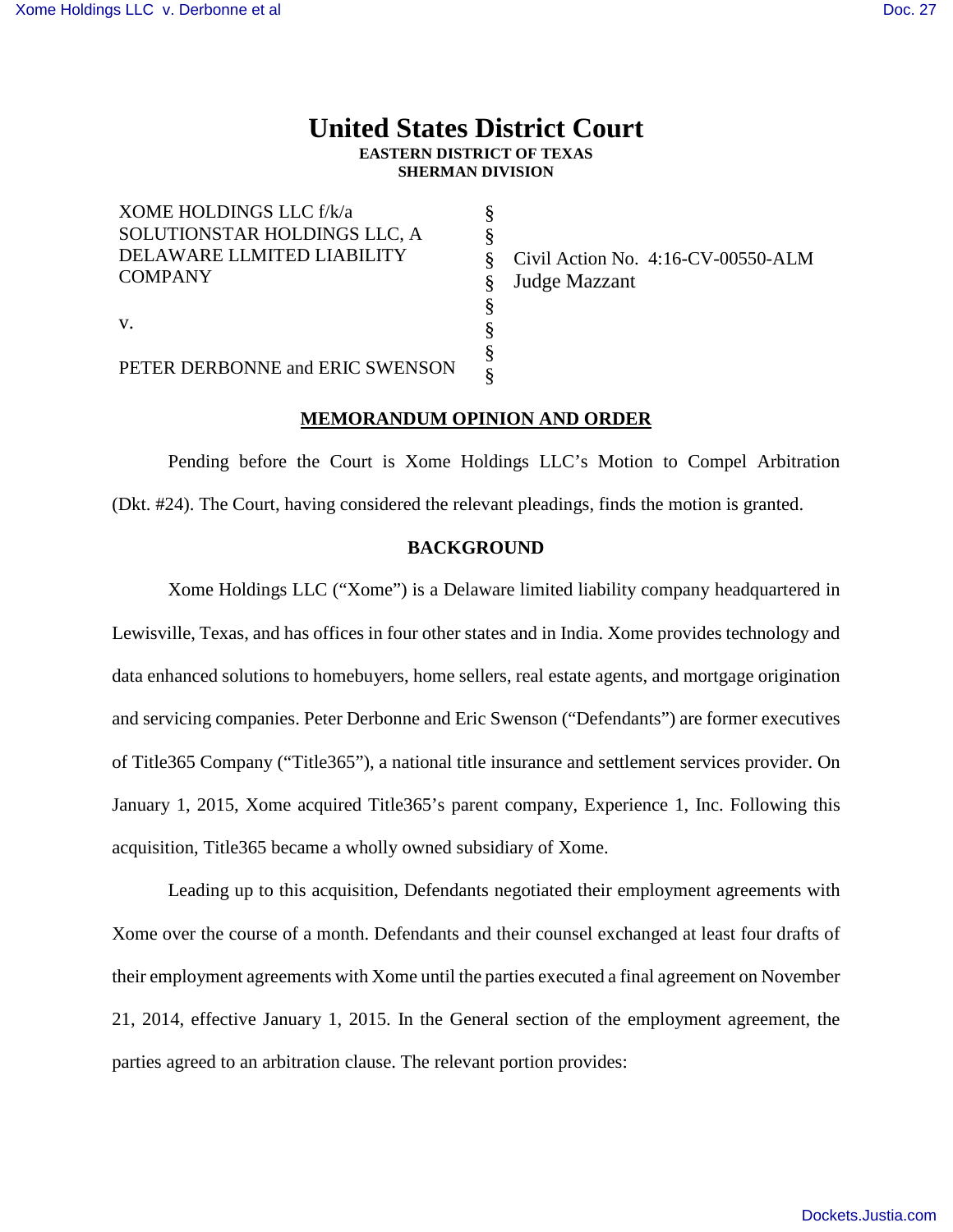[T]he parties agree that any and all disputes that may arise in connection with, arising out of or relating to this Agreement, or any dispute that relates in any way, in whole or in part, to [Defendants'] services to the Company, the termination of such services or any other dispute by and between the parties hereto arising from such relationship shall be submitted to binding arbitration in Dallas, Texas according to the National Employment Dispute Resolution Rules and procedures of the American Arbitration Association.

(Dkt. #24, Exhibit 1 to Exhibit B at p. 13).

On July 11, 2016, Defendants filed a complaint against Xome in the California Superior Court for the County of Orange (the "California Case") for breach of contract, failure to pay wages, wrongful termination, and other claims related to their employment. On July 22, 2016, Xome filed a Complaint to Compel Arbitration Pursuant to Respondents' Arbitration Agreements (Dkt. #1). The only named Plaintiff is the Delaware LLC Xome and the only named defendants are California citizens Peter Derbonne and Eric Swenson.<sup>[1](#page-1-0)</sup> On August 1, 2016, Xome filed an ex parte application to stay the California Case. On August 3, 2016, the California Superior Court for the County of Orange granted the stay until this Court rules on the motion to compel arbitration (Dkt. #7, Exhibit I). On September 13, 2016, Defendants filed a Motion to Dismiss Petition to Compel Arbitration (Dkt. #7), challenging this Court's jurisdiction.<sup>[2](#page-1-1)</sup> On December 29, 2016, the Magistrate Judge issued a Report and Recommendation denying the motion to dismiss (Dkt. #21). On January 27, 2017, the Court issued a Memorandum Adopting the Report and Recommendation (Dkt. #22).

<span id="page-1-0"></span><sup>&</sup>lt;sup>1</sup> The Court has jurisdiction over this action pursuant to 28 U.S.C. § 1332 because the matter in controversy exceeds the sum or value of \$75,000, exclusive of interest and costs, and is between citizens of different states. The parties are completely diverse for purposes of diversity jurisdiction—Defendants are citizens of California and Xome is a Delaware LLC with its members domiciled in Texas. *See Harvey v. Grey Wolf Drilling Co.*, 542 F.3d 1077, 1080 (5th Cir. 2008) (holding that in the Fifth Circuit, "the citizenship of a LLC is determined by the citizenship of all of its members").

<span id="page-1-1"></span> $2<sup>2</sup>$  The pending California Case does not prevent this Court from compelling arbitration. The Supreme Court has held that a pending state court action "is no bar to proceedings concerning the same matter in the Federal court having jurisdiction," and "federal courts have a 'virtually unflagging obligation . . . to exercise the jurisdiction given them.'" *Moses H. Cone Memorial Hosp. v. Mercury Constr. Corp.*, 460 U.S. 1, 15 (1983) (quoting *Colo. River Water Conservation Dist. v. United States*, 424 U.S. 800, 817 (1976)).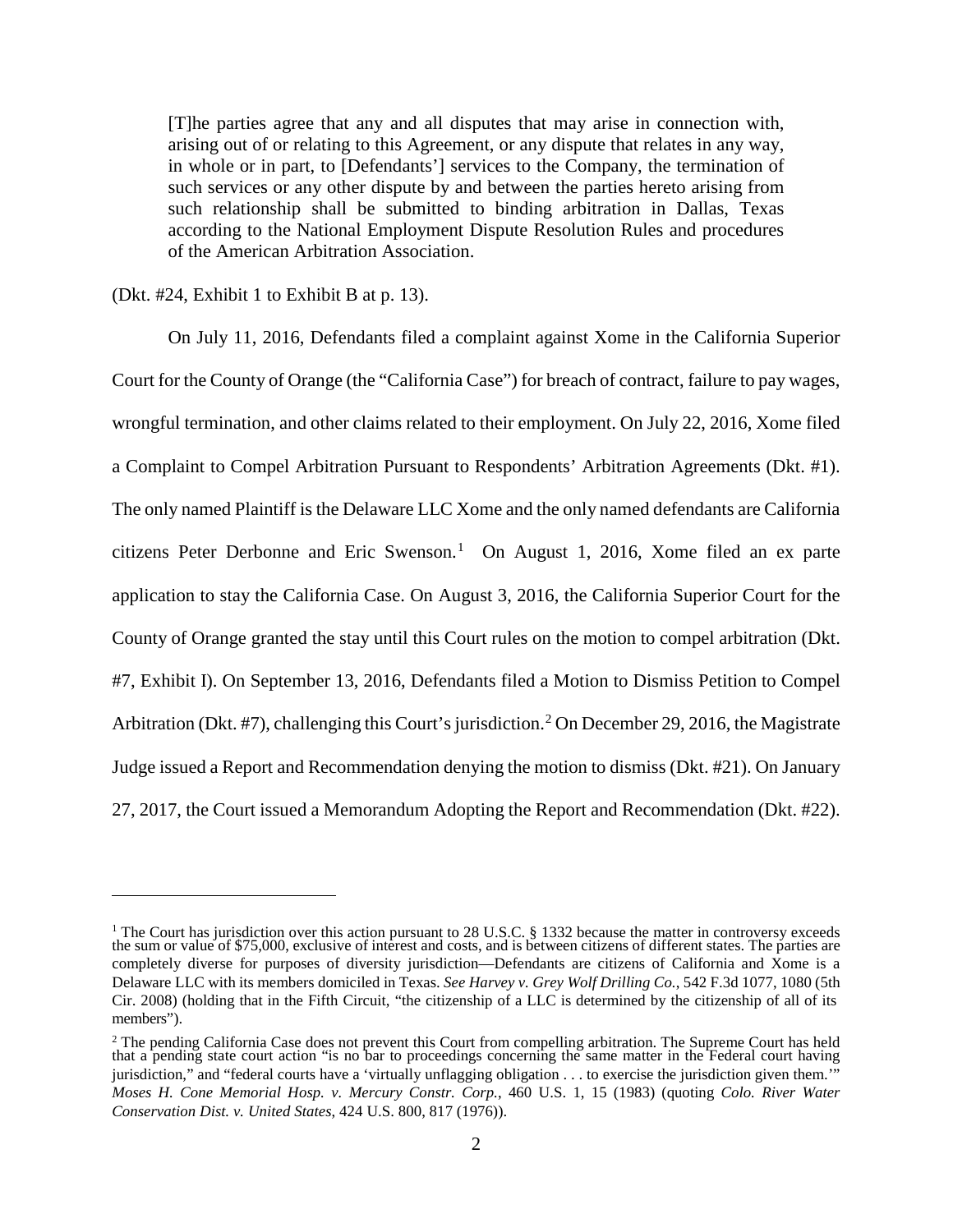On March 24, 2017, Xome filed this Motion to Compel Arbitration (Dkt. #24). On April 7, 2017, Defendants filed a response (Dkt. #25). On April 14, 2017, Xome filed a reply (Dkt. #26).

## **LEGAL STANDARD**

"The Federal Arbitration Act ("FAA") expresses a strong national policy favoring arbitration of disputes, and all doubts concerning the arbitrability of claims should be resolved in favor of arbitration." *Wash. Mut. Fin. Group, LLC v. Bailey*, 364 F.3d 260, 263 (5th Cir. 2004). The FAA, "leaves no place for the exercise of discretion by a district court, but instead mandates that district courts shall direct the parties to proceed to arbitration on issues as to which an arbitration agreement has been signed." *Dean Witter Reynolds, Inc. v. Byrd*, 470 U.S. 213, 218 (1985).

When considering a motion to compel arbitration, the Court must address two questions. *Graves v. BP America, Inc.*, 568 F.3d 221, 222 (5th Cir. 2009) (citing *Fleetwood Enterprises Inc. v. Gaskamp*, 280 F.3d 1069, 1073 (5th Cir. 2002)). "First, whether there is a valid agreement to arbitrate, and second, whether the dispute in question falls within the scope of the arbitration agreement." *Id.* Concerning the first question of contract validity, the Court should apply "ordinary state-law principles that govern the formation of contracts." *Id.*, 568 F.3d at 222 (citing *First Options of Chicago, Inc. v. Kaplan*, 514 U.S. 938, 944 (1995)). The second question of scope is answered "by applying the 'federal substantive law of arbitrability . . . .' " *Id.* (quoting *Mitsubishi Motors Corp. v. Soler Chrysler-Plymouth, Inc.*, 473 U.S. 614, 626 (1985)).

#### **ANALYSIS**

The Court must first determine whether there is a valid agreement to arbitrate applying ordinary state-law principles that govern the formation of contracts. *Graves*, 568 F.3d at 222. "In applying state law, however, due regard must be given to the federal policy favoring arbitration."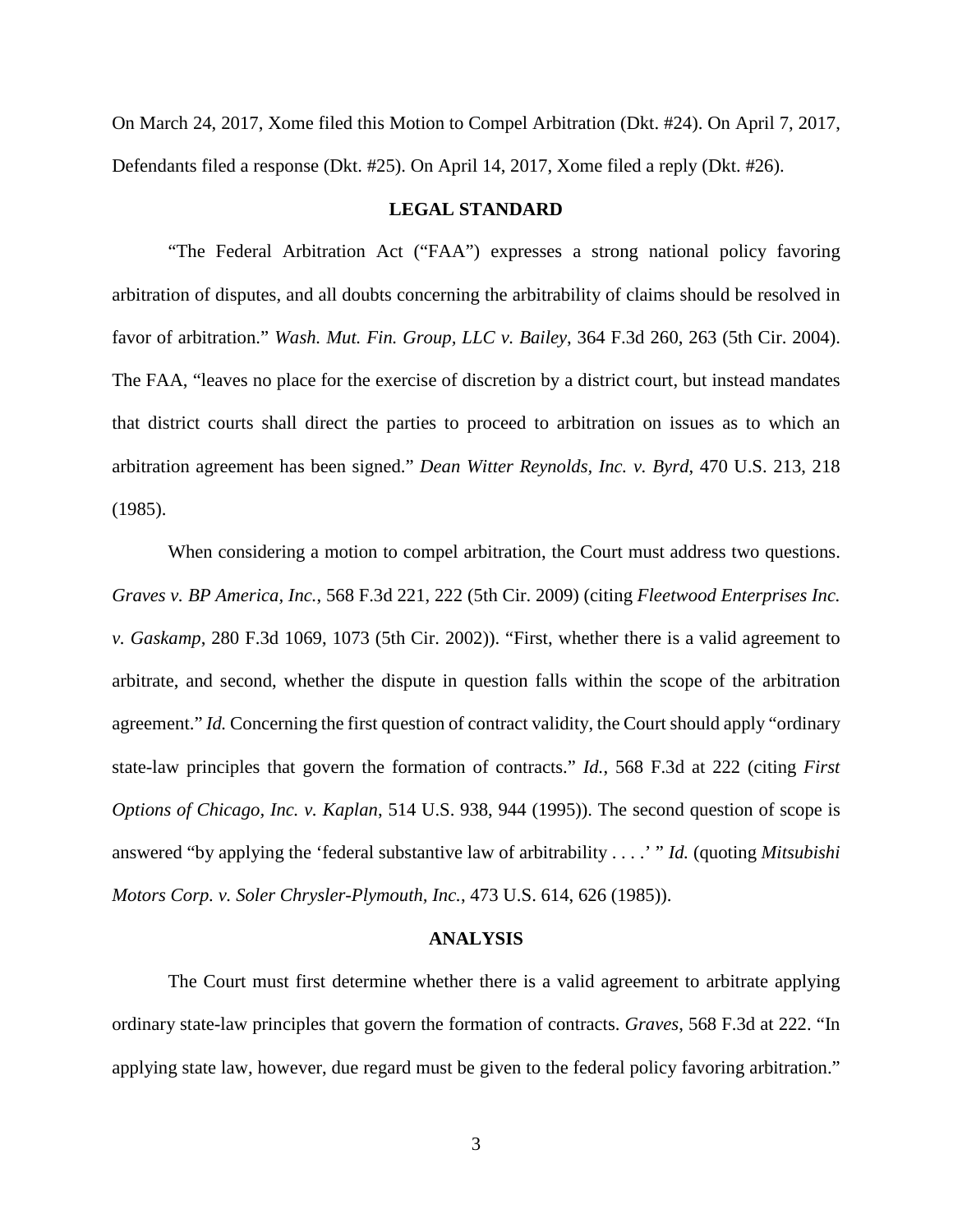*Webb v. Investacorp, Inc.*, 89 F.3d 252, 258 (5th Cir. 1996). "In determining whether the parties agree to arbitrate a certain matter, courts apply the contract law of the particular state that governs the agreement." *Wash. Mut. Fin. Grp., LLC v. Bailey*, 364 F.3d 260, 264 (5th Cir. 2004). Here, the employment agreement explicitly states, in all caps, the parties agree to "irrevocably submit[] to the exclusive jurisdiction of the state and federal courts located in Denton County in the State of Texas for the purposes of any suit, action or other proceeding arising out of th[e] agreement[s] for which recourse to the Courts is provided for under [the] agreement[s] or applicable law." (Dkt.  $\#24$ , Exhibit 1 to Exhibit B at p. 1[3](#page-3-0)). The Court finds Texas contract law applies.<sup>3</sup>

Xome argues that the employment agreements expressly and unambiguously require the parties to arbitrate "any and all disputes that may arise in connection with, arising out of or relating to this Agreement . . . the termination of [Defendants'] service [to Xome]," and "any and all claims that may arise . . . under . . . state labor statutes and regulations." (Dkt. #24, Exhibit 1 to Exhibit B at 13). Defendants argue that the Court should deny Plaintiff's motion because California state law prohibits the enforcement of the arbitration agreement.

Defendants' primary argument is that the arbitration agreement is unconscionable. Under Texas law, arbitration agreements may be either substantively or procedurally unconscionable, or both. *Royston, Rayzor, Vickery & Williams, LLP v. Lopez*, 467 S.W.3d 494, 499 (Tex. 2015). Here, Defendants argue that the employment agreements are procedurally unconscionable because they "were provided a form agreement as a condition of employment with Xome" and it was "presented as a take it or leave it manner with regards to the arbitration provision" (Dkt. #25 at 12). But Texas

 $\overline{a}$ 

<span id="page-3-0"></span><sup>&</sup>lt;sup>3</sup> Defendants argue that California state law should apply because Defendants live and work in California and should be protected under California labor laws. But Defendants offer no reason for the Court to not enforce the choice of law provision. Defendants would have to show that Texas "has no substantial relationship to the parties" or "application of the law of [Texas] would be contrary to a fundamental policy of a state which has materially greater interest than [Texas]. *Cardoni v. Prosperity Bank*, 805 F.3d 573, 581 (5th Cir. 2015). Defendants have made no such showing. Further, as discussed below, Defendants' unconscionability argument fails under California law as well.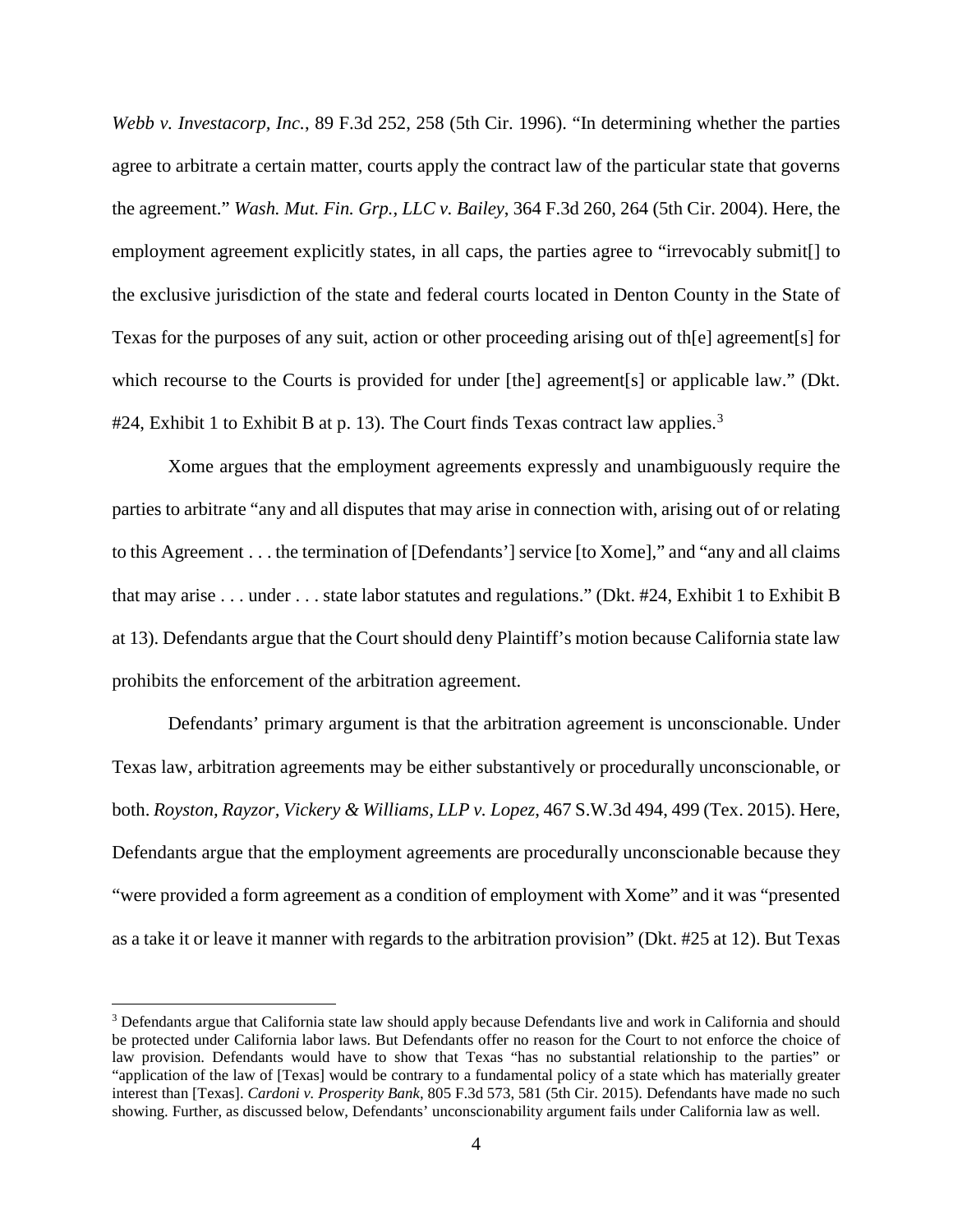law requires the party seeking to avoid arbitration to "prove more than that the contract was offered on a take it or leave it basis." *Service Corp. Int'l v. Lopez*, 162 S.W.3d 801, 809 (Tex. App.— Corpus Christi 2005, no pet.) (citing *In re Halliburton Co.*, 80 S.W.3d 566, 572 (Tex. 2002)). Further, Defendants admit they "negotiated some of the terms of the employment agreement" (Dkt. #8 at 11). Texas law requires unfair surprise or oppression for the Court to find procedural unconscionability. *In re Palm Harbor Homes, Inc.*, 195 S.W.2d 672, 679 (Tex. 2006). "Absent fraud, misrepresentation, or deceit, a party is bound by the terms of the contract he signed, regardless of whether he read it or thought it had different terms." *In re McKinney*, 167 S.W.3d 833, 835 (Tex. 2005). The "only cases under Texas law in which an agreement was found procedurally unconscionable involve situations in which one of the parties appears to have been incapable of understanding the agreement." *Micheletti v. Uber Techs., Inc.*, 213 F. Supp. 3d 839, 848 (W.D. Tex. 2016) (citing *Fleetwood Enters., Inc. v. Gaskamp,* 280 F.3d 1069, 1077 (5th Cir. 2002)). Here, there is no evidence of fraud, misrepresentation, or deceit. Thus, the Court finds the arbitration clause is not procedurally unconscionable.

Defendants also argue that the arbitration clause's requirement to arbitrate in Dallas, Texas is substantively unconscionable because of the speculative cost of travel. But this argument is without merit. First, Defendants argue that California law governs the agreements, which would preclude this Court from finding unconscionability. *See In re Media Arts Grp., Inc.*, 116 S.W.3d 900, 911 (citing *Little v. Auto Stiegler, Inc.*, 63 P.3d 979, 983 (Cal. 2003)) ("For an arbitration agreement to be found unconscionable under California law, it must be *both* procedurally and substantively unconscionable."). Second, courts in the Fifth Circuit have rejected such arguments.[4](#page-4-0) For example, in *Micheletti*, Texas plaintiffs argued that their arbitration agreement

<u>.</u>

<span id="page-4-0"></span><sup>4</sup> Texas state courts are in accord. *See Hale-Mills Constr. Ltd. v. Willacy Cty.*, No. 13-15-00174-CV, 2016 WL 192133, at \*7 (Tex. App.—Corpus Christi, Jan. 14, 2016) (citing *In re Olshan Found. Repair Co., LLC,* 328 S.W.3d 883, 893–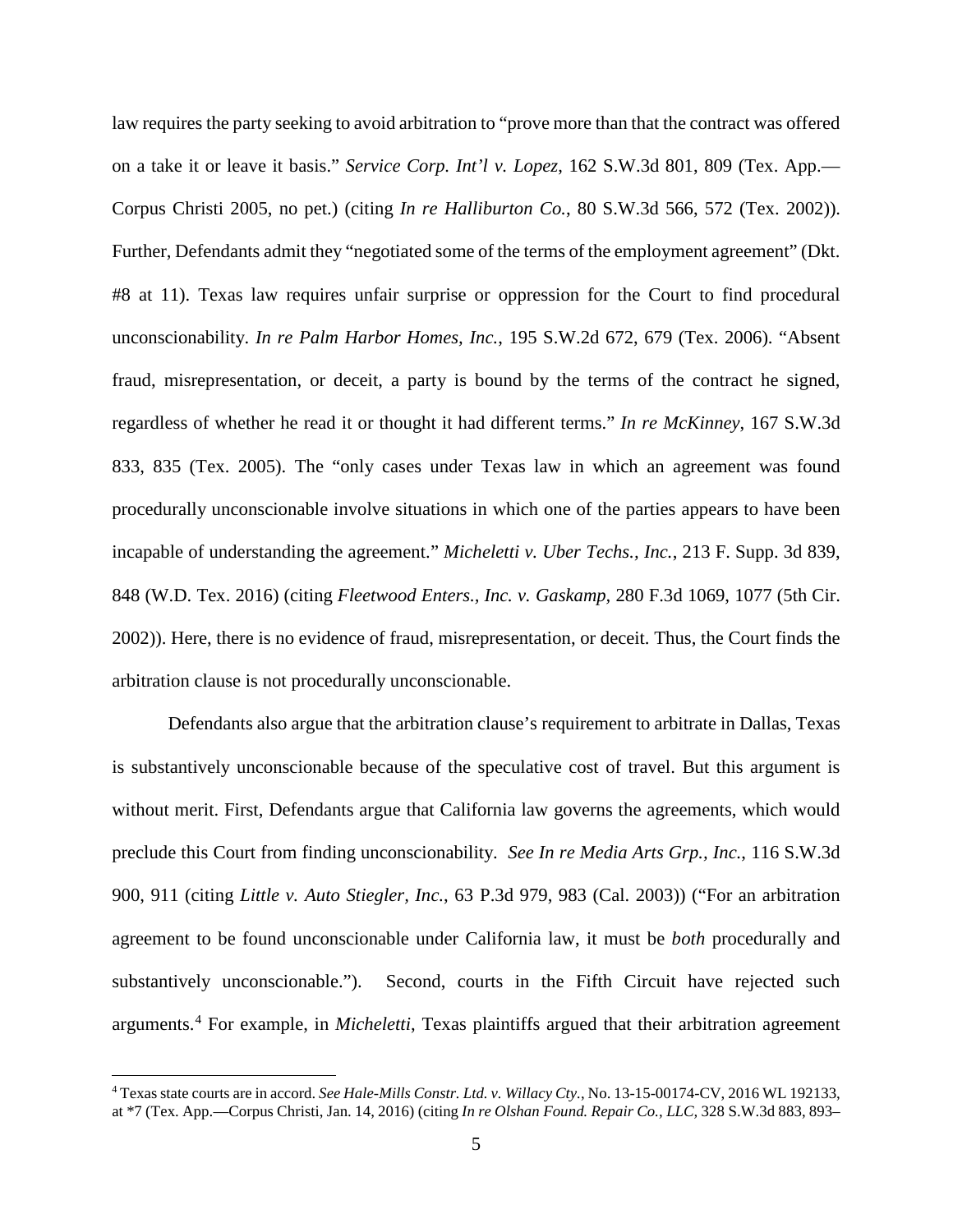with a California employer was substantively unconscionable because arbitration would subject plaintiffs to "hefty fees of a type they would not face in court." 213 F. Supp. 3d at 848. The court rejected this argument, finding that plaintiffs' "claims are entirely speculative; they *might* be subjected to paying significant forum fees." *Id.* The court determined it "may not speculate as to what fees or awards plaintiffs will incur at arbitration. Indeed, plaintiffs may not incur any arbitration costs at all." *Id.* The court concluded that "[t]he plaintiffs have not satisfied their burden of establishing significantly greater costs than plaintiffs would incur in litigation." *Id.* Here, as in *Micheletti*, Defendants have not met their burden of establishing arbitration carries "significantly greater costs" than litigation, and the Court may not speculate as to whether Defendants may incur any arbitration cost at all. *Id.* This deficiency alone defeats Defendants' claim of substantive unconscionability. Further, the arbitration clause provides that the prevailing party is entitled to "reasonable attorneys' fees, costs, and necessary disbursements in addition to any other relief to which he or it may be entitled." (Dkt. #24, Exhibit 1 to Exhibit B at 13). This fee shifting provision supports Plaintiff's contention that the arbitration clause is not unconscionable. The Court finds that the arbitration agreement is neither procedurally nor substantively unconscionable.

The Court finds that the parties' agreement to arbitrate is valid and enforceable. The second step of the Court's analysis is to determine the arbitration clause's scope by applying the federal substantive law of arbitrability. *See Mitsubishi*, 473 U.S. at 626. Defendants seek to resolve claims arising under their employment agreements and relating to their terminations. The arbitration clause requires the parties to submit to arbitration "any and all disputes that may arise in connection

<u>.</u>

<sup>95 (</sup>Tex.2010)) ("[Defendant] made no attempt to prove how high the actual fees involved would be, what the cost differential would be between arbitration and litigation, the reasons why arbitration would be burdensome on the [Defendant], or that the [Defendant] would be financially incapable of paying arbitration fees. This type of evidence is essential for proving substantive unconscionability.").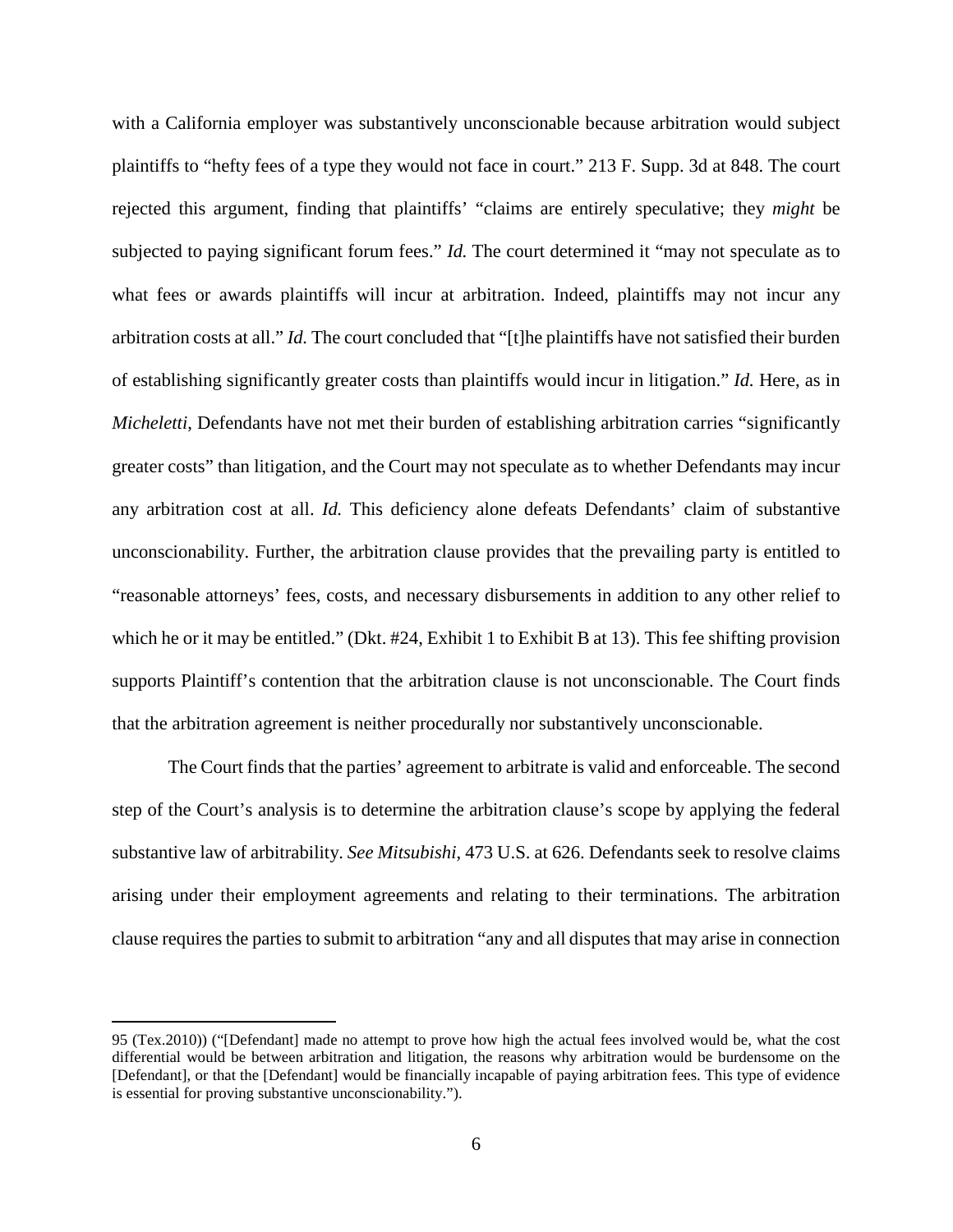with, arising out of or relating to this Agreement . . . the termination of [Defendants'] service [to ] Xome]," and "any and all claims that may arise . . . under . . . state labor statutes and regulations." (Dkt. #24, Exhibit 1 to Exhibit B at p. 13). The employment-related claims brought in the California Case, including breach of contract, failure to pay wages, and wrongful termination, fall within the broad scope of the arbitration clause.

Defendants spend a considerable portion of their briefing arguing that California state law prohibits parties from submitting California employment disputes to arbitration. This line of argument is flawed for multiple reasons. First, questions of arbitrability are determined under federal law. *See Mitsubishi*, 473 U.S. at 626. Second, the Court finds Texas—not California—law applies to the employment agreement. Finally, the FAA preempts state law. *Southland Corp. v. Keating*, 465 U.S. 1, 10 (1984) ("We see nothing in the Act indicating that the broad principle of enforceability is subject to any additional limitations under State law."). The Court finds this action falls squarely within the plain language of the arbitration clause. Because no federal statute or policy renders Defendants' claims nonarbitrable, the Court finds the parties should resolve their disputes in arbitration pursuant to their agreement and the strong national policy favoring arbitration of disputes under the FAA. *See Bailey*, 364 F.3d at 263.

### **CONCLUSION**

For the reasons set forth above, the Court concludes that Defendants' allegations are arbitrable and are within the scope of a valid arbitration agreement between Plaintiff and Defendants.

It is therefore **ORDERED** that Xome Holdings LLC's Motion to Compel Arbitration (Dkt. #24) is hereby **GRANTED**.